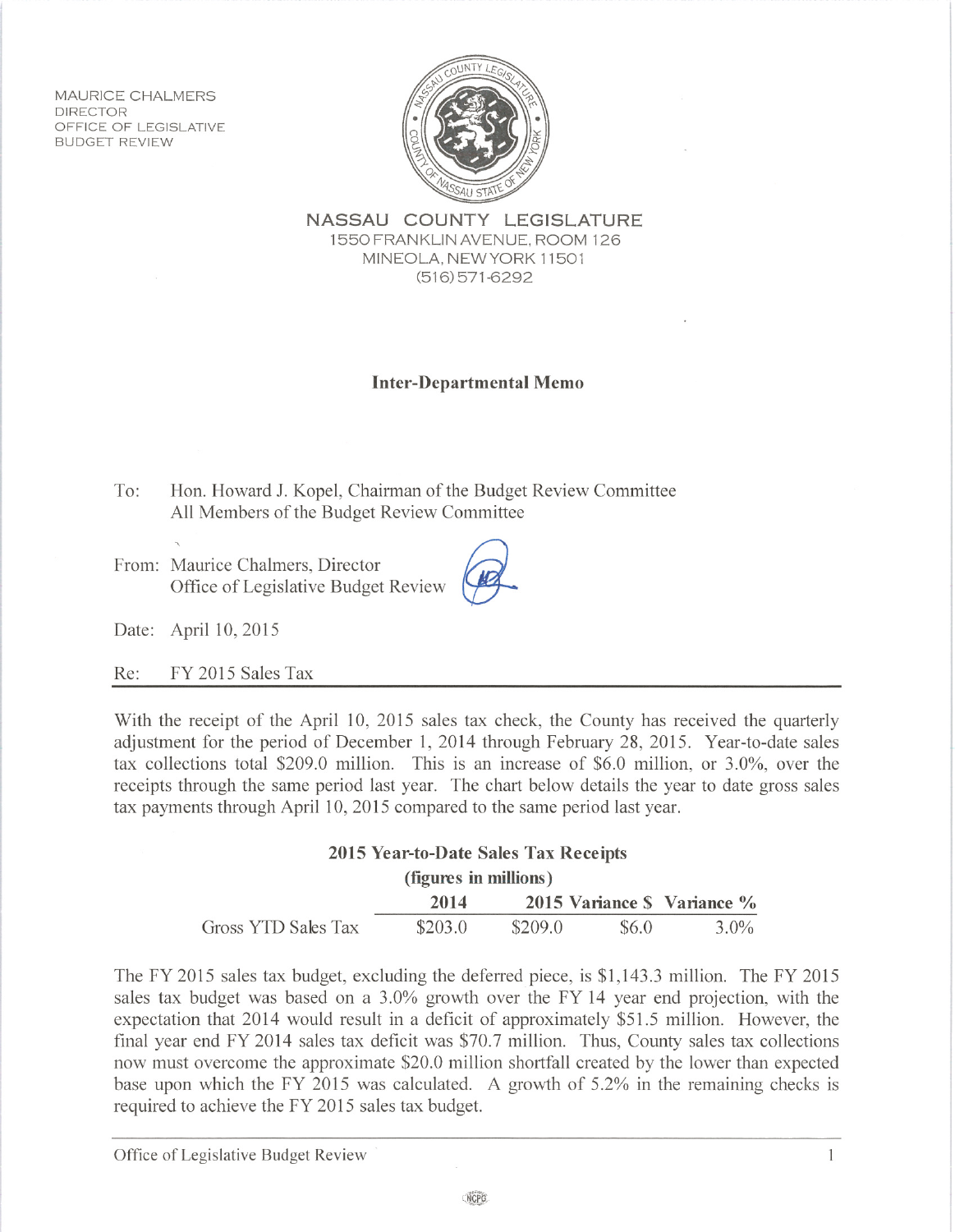Corrective budget actions will need to be implemented as the requisite 5.2% positive growth could be a daunting task. Sales tax collections would fall \$46.4 million below budget if the remaining sales tax checks contain no growth compared to 2014. Although it is early in the year, it is always prudent to err on the side of caution as February 2015 economic trends did not exhibit positive growth and may be seen as revealing a change in consumer psychology.

- New York State Department of Labor figures for Nassau County recorded an annual decline of 2,200 employed residents in February 2015.
- New York State Department of Labor figures show Nassau's labor force declined 1.2% from the prior year and 0.7% from the prior month. The February 2015 labor force figure was the lowest it has been since 2001. Analysts attributed this to not only discouraged workers, but retiring baby boomers.<sup>1</sup> Retired individuals living on fixed budgets are inclined to make fewer purchases.
- Individuals were said to be using the lower gas prices as a way to boost savings. The U.S. savings rate rose to 5.8% in February 2015, the highest level seen since December  $2012.<sup>2</sup>$

Throughout the nation, 2015 real US GDP growth is expected to be 2.7% on average. The table below details several current forecasts of real 2015 US GDP growth.

**Current Forecasts of US 2015 Real GDP Growth**

| Current Forecasts of US 2015 Real GDP Growth |       |  |
|----------------------------------------------|-------|--|
| Company                                      | 2015% |  |
| <b>Mortgage Bankers Association</b>          | 2.7%  |  |
| Fannie Mae                                   | 2.8%  |  |
| Freddie Mac                                  | 2.6%  |  |
| Average                                      | 2.7%  |  |

If the remaining checks grow by 2.0%, the County would experience a sales tax shortfall of \$28.7 million compared to the budget. If the remaining checks contain a 3.0% growth, the County would experience a sales tax shortfall of \$19.8 million. The table on the following page depicts the resultant sales tax deficit for various annual growth rates on the remaining checks.

 $\overline{a}$ 

<sup>&</sup>lt;sup>1</sup> Mason-Draffen, Carrie, "Long Island Labor Force Drops to Lowest Level in More than a Decade", Newsday.com, March 31, 2015.

<sup>&</sup>lt;sup>2</sup> Mutikani, Lucia, "U.S. Consumer Spending Tepid; Savings at Two-Year High", Reuters.com, March 30, 2015.